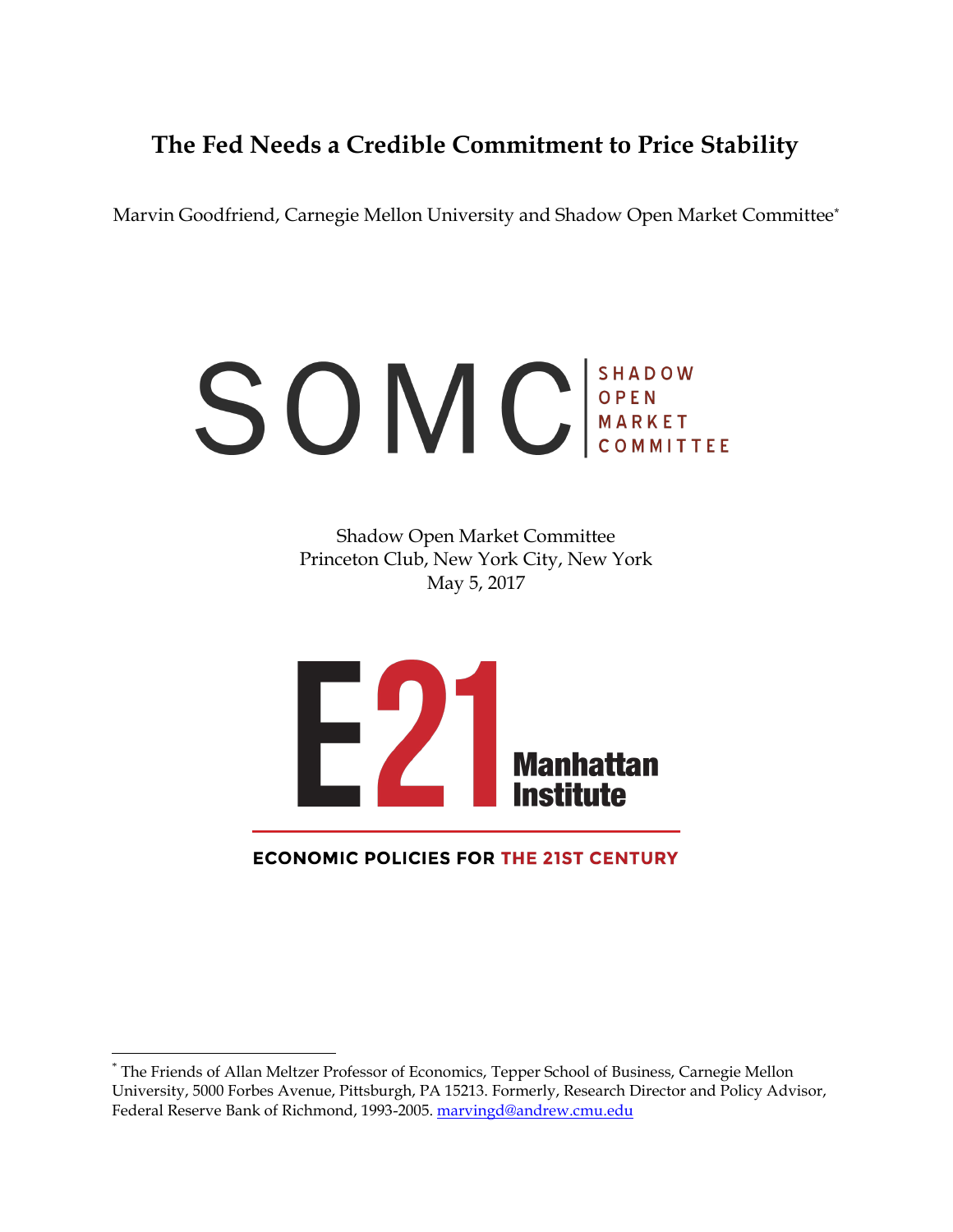### **Introduction**

In the decades since the Fed under Paul Volcker ended the Great Inflation in the early 1980s, central banks around the world have come to understand that sound monetary policy requires a credible commitment to price stability, which in practice has come to mean committing to an inflation target. In January 2012, the Federal Reserve finally followed the global trend when the Federal Open Market Committee [FOMC] adopted a 2 percent inflation target in its "Statement of Longer-Run Goals and Monetary Policy Strategy."

The "Statement" as currently written is a good first start; but the statement stops short of committing the Fed fully to an inflation target, and in some ways it actually undermines the target's credibility. Below, I will recommend improvements in the "Statement" to lock down the public's belief and confidence in the inflation target. Before doing so, however, I discuss three specific ways in which the Fed's weak commitment to its inflation target creates policy risks for the economy and I explain how the Fed and the economy would benefit from a greater commitment to price stability as embodied in the inflation target.

By failing to secure the credibility of its inflation target, the Fed:

- increases risk inherent in using the federal funds rate to influence longerterm interest rates, and thereby degrades the capacity of monetary policy to stabilize employment and inflation over the business cycle.
- invites a re-emergence of cyclical "inflation-fighting" risk premia in longer-term interest rates with potentially adverse effects on employment and inflation.
- forces households to guard against inflation risk, and thereby greatly increases household financial insecurity over a working lifetime and in retirement.

### **Weak Inflation Target Credibility Worsens Inherent Interest Rate Policy Risk**

The Fed targets the federal funds rate in order to stabilize inflation and employment as best it can. Output and inflation, however, do not respond directly to the overnight federal funds rate, but only to longer-term rates. Hence, the Fed targets the federal funds rate with the aim of influencing longer-term interest rates. It exercises its influence as follows. The federal funds rate controls the level of other short-term interest rates in the economy via a variety of banking and money market arbitrage opportunities. The market then determines longer-term interest rates as the average expected level of short-term interest rates over the relevant horizon (abstracting from a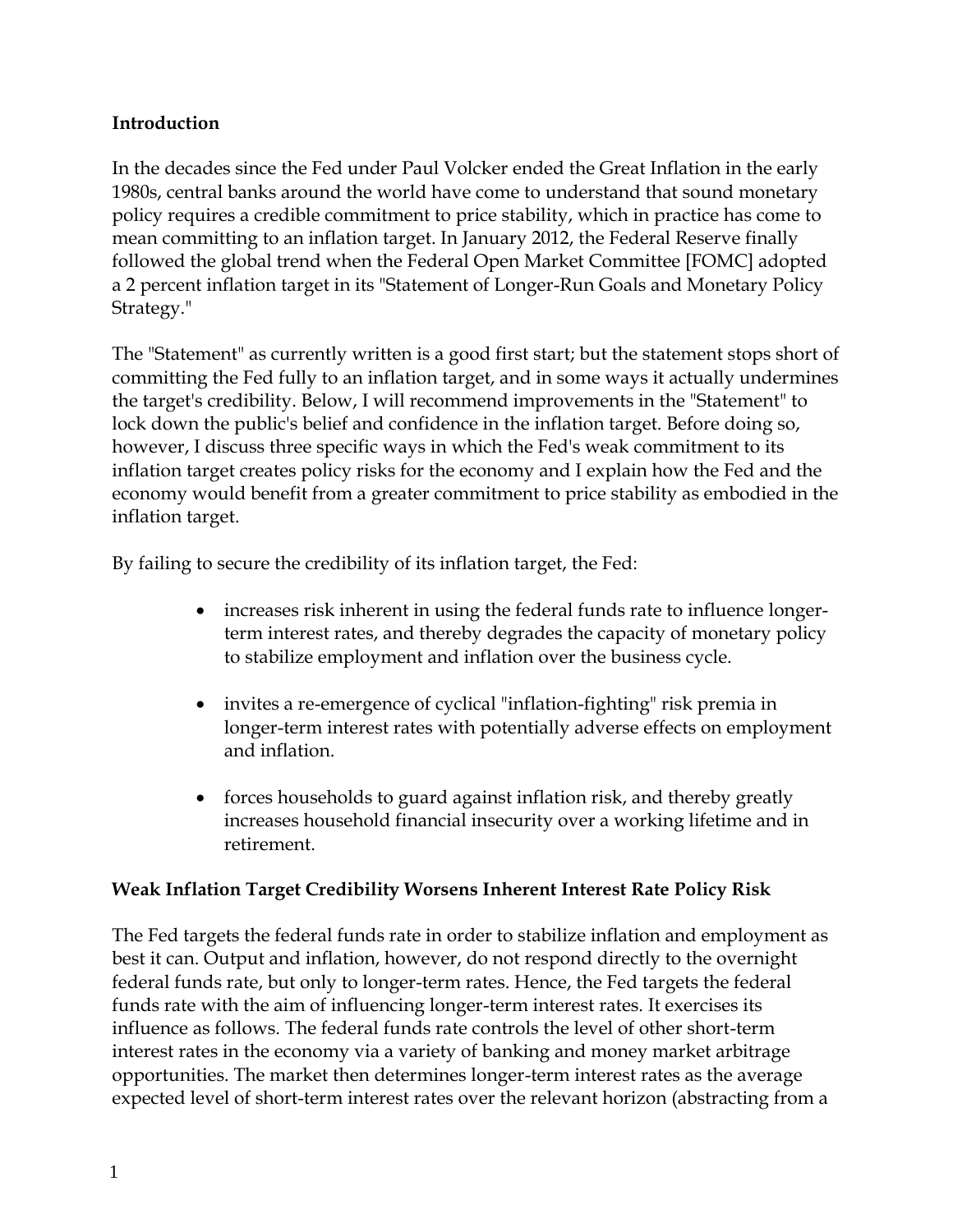time varying term premium and default risk). For instance, investors with a 10-year time horizon have the option of rolling over 3-month Treasury bills for 10 years or buying a fixed interest 10-year Treasury bond. Hence, the market will determine interest on the 10-year bond so that it returns the expected average 3-month T bill rate over the 10-year horizon plus a term spread.

The Fed manages its federal funds rate target to maximize the influence of target changes on longer-term interest rates, and thereby on the economy. To do so, the Fed waits before changing the federal funds rate target until it is relatively sure that it will not have to reverse field any time soon, and that further changes in the same direction are likely. Markets, in turn, understand that the Fed's interest rate target changes are "highly persistent and seldom quickly reversed." In this way, a change in the overnight federal funds rate target carries expected future short-term rates and longer-term rates with it as well. The Fed's inclination to delay federal funds rate target changes explains why monetary policy has been "behind the curve" more often than not in the past, whether acting against rising inflation or looming recession.

Operational risk inherent in interest rate policy is exacerbated when the inflation target lacks credibility, that is, when the public is unsure of the Fed's commitment to the inflation target. When the inflation target lacks credibility, the Fed may feel the need to act more preemptively than otherwise against rising inflation to assure markets of its commitment to the inflation target. But in moving more preemptively, the Fed must accept a greater risk of moving prematurely, having to reverse field shortly thereafter, and thereby undermining the mutual understanding with markets (that federal funds rate target changes are highly persistent and seldom quickly reversed) that enables federal funds rate policy actions to maximize their influence over longer term interest rates and the economy at large. In short, a fully credible inflation target would mitigate the key operational risk inherent in interest rate policy and thereby improve the potential for monetary policy to stabilize both employment and inflation.

### **Weak Inflation Target Credibility Invites a Re-emergence of Cyclical "Inflation-Fighting" Risk Premia in Longer-term Interest Rates**

As discussed above, monetary policy is usually understood to exert its influence over longer-term interest rates via average expected future short-term interest rates over the relevant horizon. By anchoring the short end of the yield curve, the federal funds rate pulls longer-term interest rates up and down to stabilize employment and inflation over the business cycle. Monetary policy also influences longer-term interest rates indirectly via inflation expectations and the price of cyclical risk transfer embedded in bond rates.

During the Great Inflation period from 1965 to 1985 interest rates rose with rising inflation as investors insisted on embedding ever-higher inflation expectations in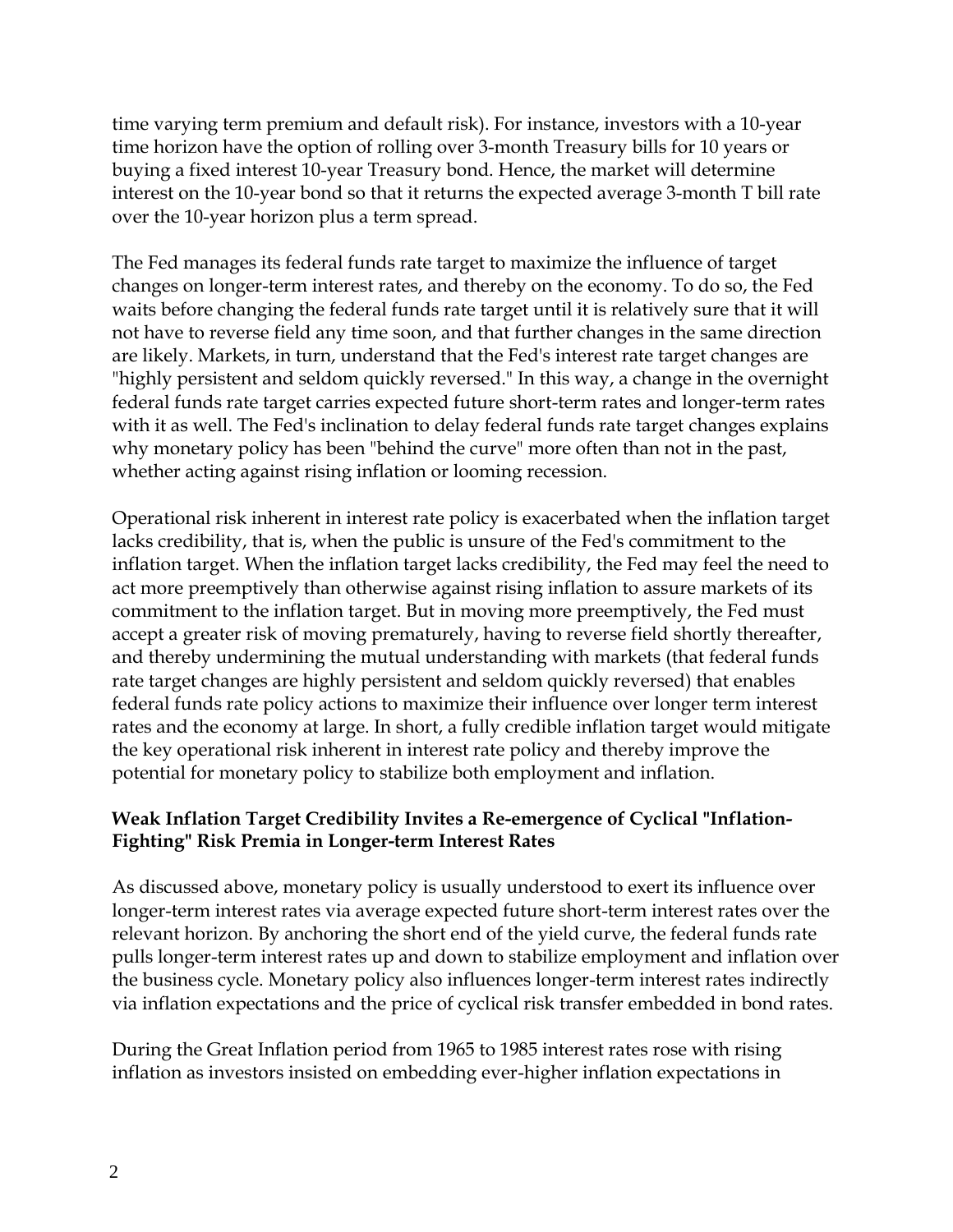interest rates as compensation for the rising rate of depreciation of the purchasing power of money.

The Great Inflation period was also marked by four recessions deliberately precipitated by the Fed to contain rising inflation. These "inflation-fighting" recessions were initiated by a tightening of monetary policy that raised interest rates aggressively to collapse aggregate demand and employment until inflation was deemed to be sufficiently contained. Longer-term bond prices, which move inversely to interest rates, would fall sharply during these "inflation-fighting" recessions. Since bond prices would fall sharply just when aggregate employment and income were depressed, investors required a premium in bond rates on average as compensation for the cyclical "inflation-fighting" risk in bond prices.

By some estimates the cyclical inflation-fighting risk premium in bond rates ranged as high as 4 percentage points in the early 1980s before the Fed under the leadership of Paul Volcker ended the Great Inflation. Since then, the public has become increasingly confident of the Fed's commitment to low inflation. For now, inflation expectations conform to the Fed's 2 percent target, and the risk premium for holding bonds has declined to around 1 percentage point or so, roughly where it was before the onset of the Great Inflation period.

The problem for monetary policy today is that the credibility of the Fed's 2 percent inflation target is about to be tested for the first time. The slow recovery from the Great Recession of 2007-09 has nearly returned inflation to the Fed's 2% target and the US economy to its sustainable level of employment. That raises the possibility of a reemergence of cyclical "inflation-fighting" concerns, which have the potential to elevate risk premia in longer-term interest rates suddenly and sharply, effectively tightening monetary policy, depressing output and employment, and presenting monetary policy with an uncomfortable short-run tradeoff between stabilizing employment and inflation.

The Fed's history of falling behind the curve on inflation is cause for concern. The last "inflation-fighting" scare in 1993-94 saw a 2 percentage point jump in the long bond rate even without a prior increase in inflation expectations, apparently reflecting a jump in bond investors' concern about a return to an era of cyclical "inflation-fighting" risk. That didn't happen. The jump in bond rates quickly reversed, and inflation remained low, in part, because of a timely rise in productivity growth in the United States in the second half of the 1990s. Whatever happens now, the Fed and the economy would be better off if the credibility of its inflation target were secured more firmly.

## **Weak Inflation Target Credibility Increases Household Financial Insecurity**

If in years past the Fed had been fully committed to price stability as embodied in an inflation target, retirees would be in a much better position today. Years ago,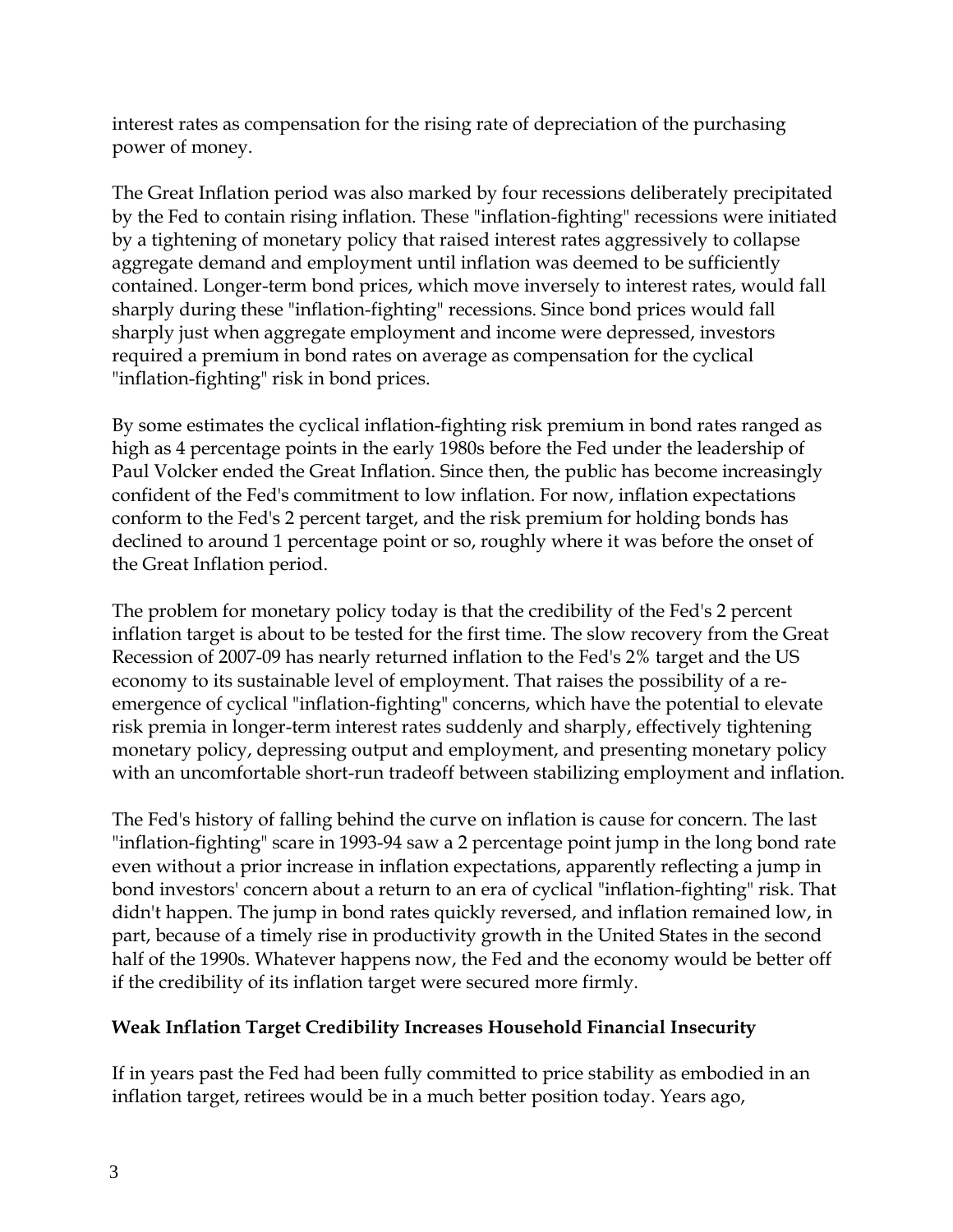households would have been advised and willing to hold a significant share of their lifetime savings in long-term nominal bonds paying a safe nominal rate of interest. Households could have counted upon the fact that the nominal return would have been locked in purchasing power terms. The promised nominal interest rate, having incorporated a 2% inflation premium to offset the steadily depreciating purchasing power of money at the Fed's inflation target, would have delivered a safe long-term real return upwards of 3% per annum.

Instead, the Great Inflation called the Fed's commitment to price stability into question as it decimated the real return on long term nominal bonds. Responsible households have since steered away from saving in long-term nominal bonds to protect themselves from inflation risk. To avoid inflation risk, households have shortened the maturity of their interest-earning savings and reached for more return in equity products, forced to accept the risk of ultra-low short-term interest rates and volatile equity prices in the bargain.

Decades after the Fed under Paul Volcker ended the Great Inflation and five years after having adopted the 2% inflation target in 2012, the public still regards inflation risk in long bonds as prohibitive, seeing the Fed as only weakly committed to its longer-run inflation target. By not moving definitively to foreclose its inflationary discretion, the Fed greatly increases household financial insecurity over a working lifetime and in retirement.

### **Securing the Fed's Inflation Targeting Credibility via the "Statement of Longer-Run Goals and Monetary Policy Strategy"**

The Fed took a major step in securing the credibility of its commitment to low inflation by adopting an explicit inflation target for the first time in the January 2012 "Statement of Longer-Run Goals and Monetary Policy Strategy," announcing a 2 percent inflation objective for PCE inflation over the longer run as "most consistent with its statutory mandate." The FOMC promoted its 2 percent inflation goal by asserting another principle in its "Statement," saying that an explicit inflation goal "helps keep longerterm inflation expectations firmly anchored," which would "enhance the Committee's ability to promote maximum employment in the face of significant economic disturbances." Importantly, the statement also acknowledged that employment in the long run is largely determined by non-monetary factors, and that it would not be appropriate for the Fed to specify a fixed goal for employment. In setting monetary policy, the FOMC would seek to keep inflation close to its 2 percent target and mitigate fluctuations of employment around a level assessed to be sustainable.

It is commendable that the FOMC accepts the abovementioned principles and the 2 percent inflation target in its "Statement." But the "Statement" should be improved to secure the credibility of the Fed's inflation target.